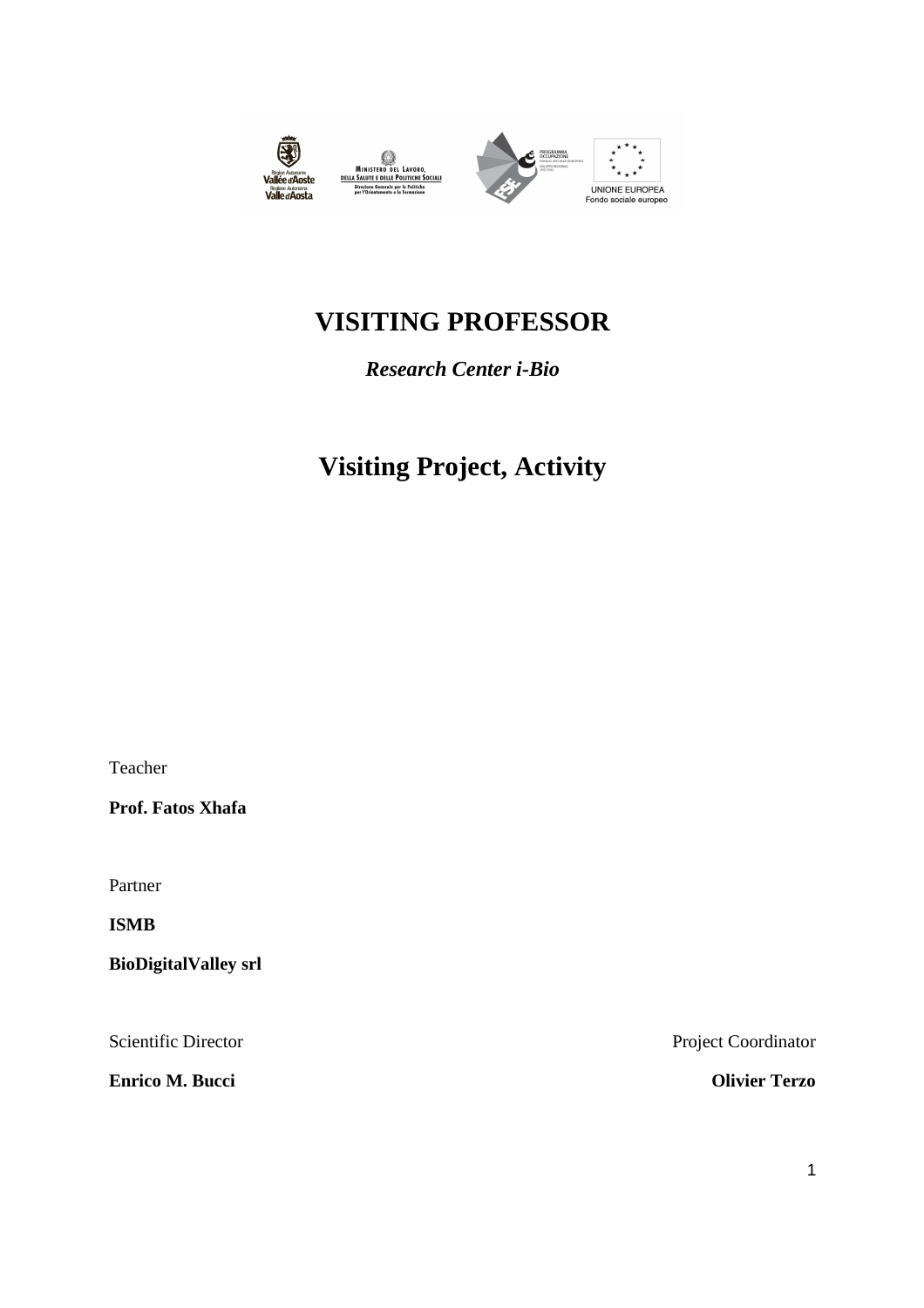

## **Research Center i-Bio**

## **Data Processing and Scheduling Techniques in the Big Data Era**

Prof. Fatos Xhafa

| Day 1 - Nov 5   | <b>Visit at ISMB</b>            | where: ISMB - Turin |
|-----------------|---------------------------------|---------------------|
|                 | <b>Description</b>              |                     |
| $14.30 - 15.00$ | ISMB activity presentation      |                     |
| $15.00 - 15.45$ | Visit at Laboratories           |                     |
| $16.00 - 16.15$ | ACE activity presentation       |                     |
| $16.15 - 16.30$ | <b>Cloud Computing projects</b> |                     |
| $16.30 - 17.30$ | Opportunities                   |                     |

| Day $2 -$ Nov 6 | <b>Main Activity: Data intensive</b><br>techniques                                                                                                             | where: ISMB - Polo<br>tecnologico di Verres Aula 3                                                                                              |
|-----------------|----------------------------------------------------------------------------------------------------------------------------------------------------------------|-------------------------------------------------------------------------------------------------------------------------------------------------|
|                 | Title                                                                                                                                                          | <b>Description</b>                                                                                                                              |
| $9.30 - 11.00$  | Introduction to Massive data<br>processing.<br>Examples of real life applications<br>where big data sets and the need for<br>their efficient processing arise. | Argument focused on parallel<br>processing of massive amounts<br>of data. Discussion about<br>systems and methods adopted<br>for big data sets. |
| $11.00 - 11.15$ | <b>Break</b>                                                                                                                                                   |                                                                                                                                                 |
| $11.15 - 12.30$ | Algorithms, frameworks and<br>platforms for massive data<br>processing<br>Batch processing vs online                                                           | Recent algorithms such as<br>MapReduce and frameworks<br>such as Hadoop will be<br>introduced. Online massive<br>processing with Yahoo S4!      |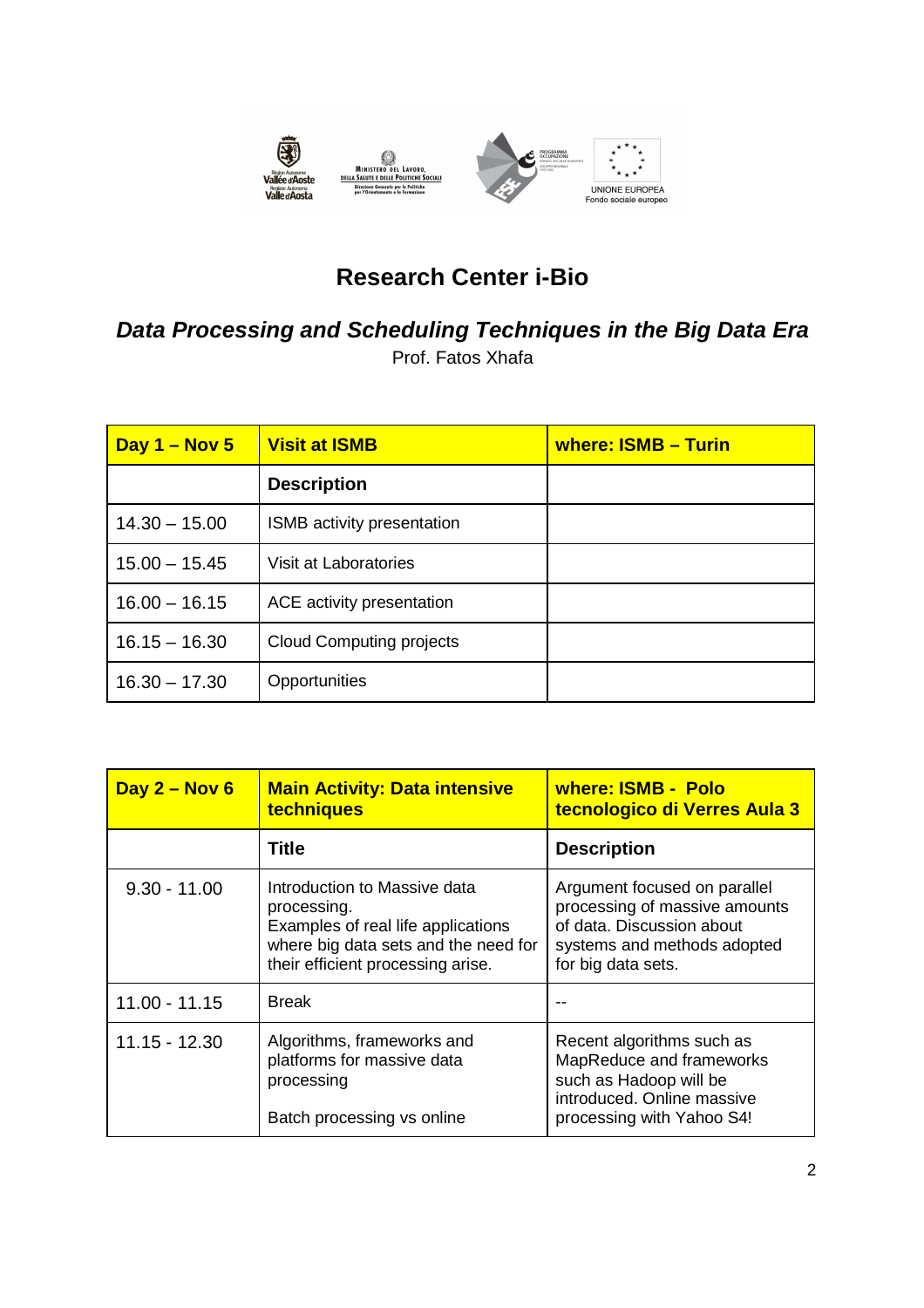

**EXAMPLE 2018**<br>
MINISTERO DEL LAVORO,<br>
<u>DELLA SALUTE E DELLE POLITICHE SOCIALI</u><br>
Diraisone Generale per le Colitation<br>
per l'Orientamento e la formazione



|               | processing             |                                  |
|---------------|------------------------|----------------------------------|
| 12.30 - 13.30 | Lunch                  |                                  |
| 13.30 - 15.30 | <b>Open Discussion</b> | <b>OSDD Project presentation</b> |
| 15.30 - 15.45 | <b>Break</b>           |                                  |
| 15.45 - 17.30 | <b>Open Discussion</b> |                                  |

| Day $3 -$ Nov $7$ | <b>Main Activity: Scheduling</b><br>and resource allocation<br>(part I) | where: ISMB - Polo tecnologico<br>di Verres Aula 3/<br><b>BioDigitalValley</b>                                                                                    |
|-------------------|-------------------------------------------------------------------------|-------------------------------------------------------------------------------------------------------------------------------------------------------------------|
|                   | <b>Title</b>                                                            | <b>Description</b>                                                                                                                                                |
| $9.30 - 11.00$    | Scheduling in large scale<br>distributed systems: Introduction          | Main concepts and features of<br>scheduling in in large scale distributed<br>systems as multi-objective<br>optimization problem.                                  |
| $11.00 - 11.15$   | <b>Break</b>                                                            |                                                                                                                                                                   |
| $11.15 - 12 - 30$ | Ad hoc resolution methods<br>Local search methods                       | Some ad hoc methods will be<br>presented for minimizing makespan,<br>flowtime, resource utilization.                                                              |
| 12.30 - 13.30     | Lunch                                                                   |                                                                                                                                                                   |
| $13.30 - 15.30$   | Population-based resolution<br>methods: Genetic Algorithms              | Genetic Algorithms implementations<br>will be presented for minimizing<br>makespan, flowtime. Integration with<br>reliable and secure scheduling<br>requirements. |
| 15.30 - 15.45     | <b>Break</b>                                                            |                                                                                                                                                                   |
| 15.45 - 17.00     | BioDigitalValley activity                                               | Activity will be presented                                                                                                                                        |